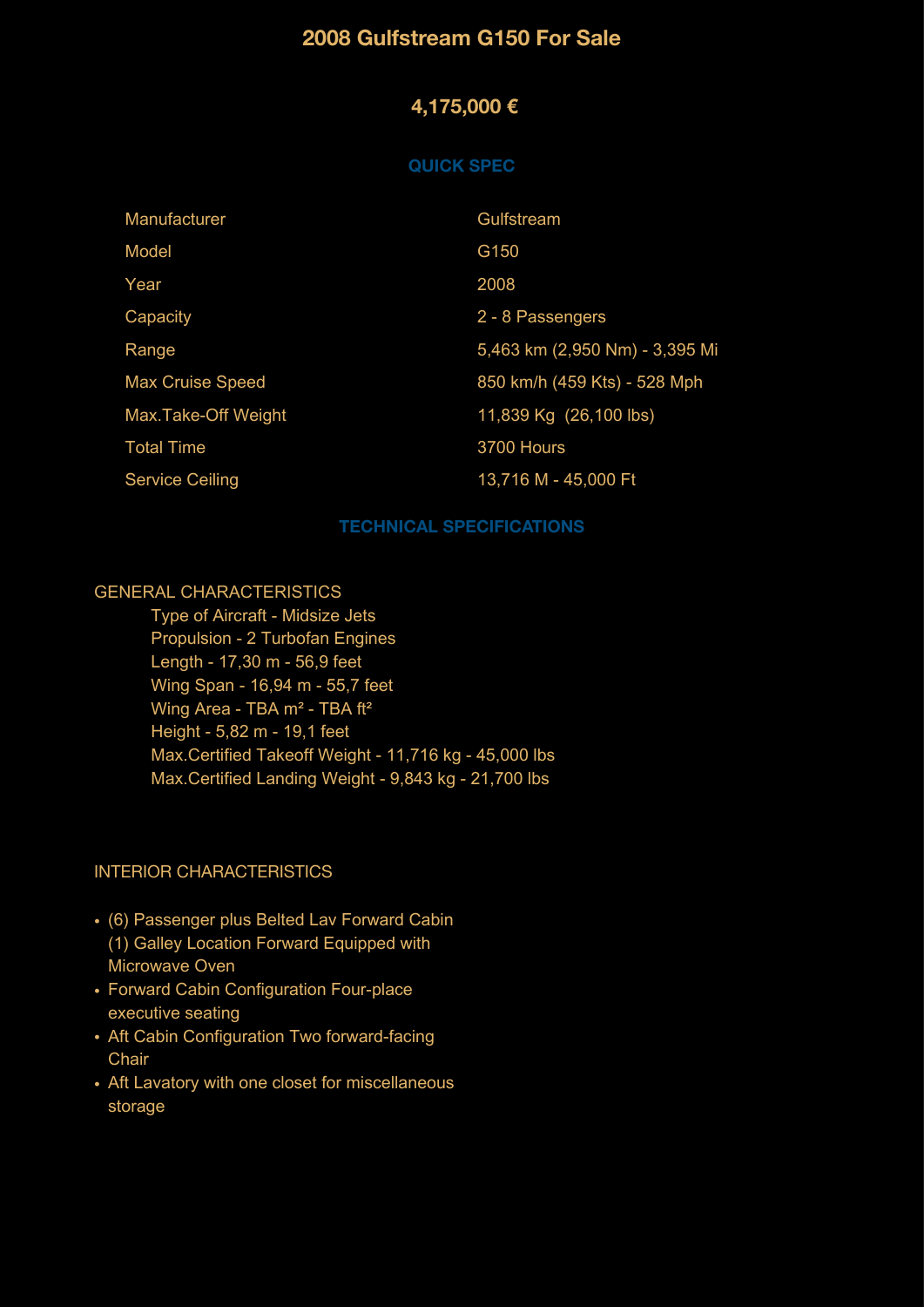### EXTERIOR CHARACTERISTICS

 Base Paint Color - Matterhorn White Stripe Color - Dark Blue, Titanium, white epoxy Original Paint Program Coverage - Plane Parts Maintenance Tracking - CMP Certification - S/N: 269 - XA-CPL

### POWERPLANT

 Engine Model - Honeywell TFE731-40AR-200G Engine Power (Each) - 19,8 kN - 4,450 lbf Serial Number Left Engine - P-126191 Serial Number Right Engine - P-126215 Total Hours Left Engine - 3,679 Hours Total Hours Right Engine - 3,700 Hours Total Cycles Left Engine - 0,000 Cycles Total Cycles Right Engine - 0,000 Cycles Program Coverage - Honeywell Msp Gold

### AIRFRAME

 Total Time Airframe - 3700 Hours Total Landings - 0,000 Landings Entry Into Service Date - 0000 Current Location - Mexico

## AVIONICS

- ADS-B Out (Automatic Dependent Surveillance-Broadcast)
- WAAS/LPV (Wide Area Augmentation System/Localizer Performance with Vertical guidance)
- Equipped with an integrated, Collins Proline 21 Avionics line.
- EFIS (Electronic Flight Instrument System) 4- Tube 12" x 10" LCD Displays
- IFIS (Integrated Flight Information System) Single Integrated Collins IFIS w/Dual FSU-5010
- FMS (Flight Management System) Dual Collins FMS-6100
- DBU-5000 Data Base Unit
- GPS (Global Positioning System) Dual Collins GPS-4000A EICAS (Engine Instruments Crew Alert System) Single **Collins**
- CDU (Control Display Unit) Dual Collins CDU-6200 ADC (Air Data Computer) Dual Collins ADC-3010 NAV (Navigation Radio) Dual Collins NAV-4000/4500 RIU (Radio Interface Units) Dual Collins RIU-4010
- Single Collins TTR-4000
- CVR (Cockpit Voice Recorder) Single

### APU

 Description - Honeywell RE100CS (G150) Serial Number - P- 425 APU Total Time - 1675 Hours APU Total Cycles - 0,000

- DME (Distance Measuring Equipment) Dual Collins DME-4000 RVSM (Reduced Vertical Separation Minimum)
- ADF (Automatic Direction Finder) Single Collins NAV-4000
- A/P (Autopilot) Dual Collins
- VHF COM (Very High Freq. Communication) Dual Collins VHF-4000E
- Third VHF COM DATALINK (Very High Freq. Communication) Dual Collins VHF-4000E HF COM (High Freq. Communications) Collins HF-9031A w/SELCAL
- RADAR Single Collins TWR-850 Color Weather Radar
- GRAPHICAL WEATHER Single Collins GWX-5000
- RADAR ALT (Radar Altimeter) Single Collins ALT-4000
- XPNDR (Transponder) Dual Collins TDR-94D
- EGPWS (Enhanced Ground Proximity Warning System) Single Honeywell Mark V w/ Windshear 7.1 TCAS (Traffic Collision Avoidance System)
- Universal CVR-120
- FDR (Flight Data Recorder) Honeywell